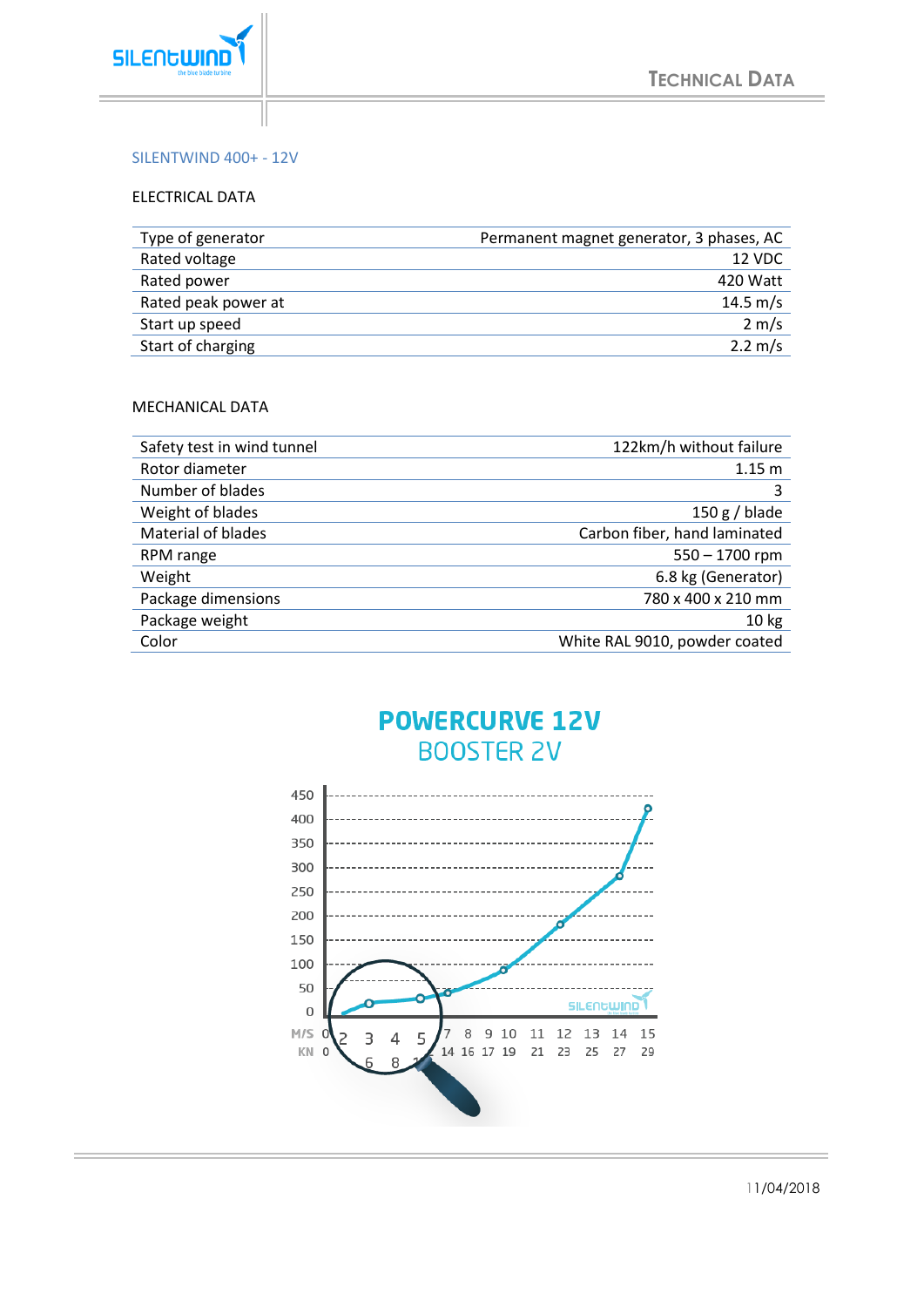

### SILENTWIND 400+ - 24V

#### ELECTRICAL DATA

| Type of generator   | Permanent magnet generator, 3 phases, AC |
|---------------------|------------------------------------------|
| Rated voltage       | 24 VDC                                   |
| Rated power         | 450 Watt                                 |
| Rated peak power at | 14.5 m/s                                 |
| Start up speed      | $2 \text{ m/s}$                          |
| Start of charging   | $2.2 \, \text{m/s}$                      |

#### MECHANICAL DATA

| Safety test in wind tunnel | 122km/h without failure       |
|----------------------------|-------------------------------|
| Rotor diameter             | 1.15 <sub>m</sub>             |
| Number of blades           | 3                             |
| Weight of blades           | $150 g/b$ lade                |
| <b>Material of blades</b>  | Carbon fiber, hand laminated  |
| RPM range                  | $550 - 1700$ rpm              |
| Weight                     | 6.8 kg (Generator)            |
| Package dimensions         | 780 x 400 x 210 mm            |
| Package weight             | 10 <sub>kg</sub>              |
| Color                      | White RAL 9010, powder coated |

# **POWERCURVE 24V BOOSTER 4V**